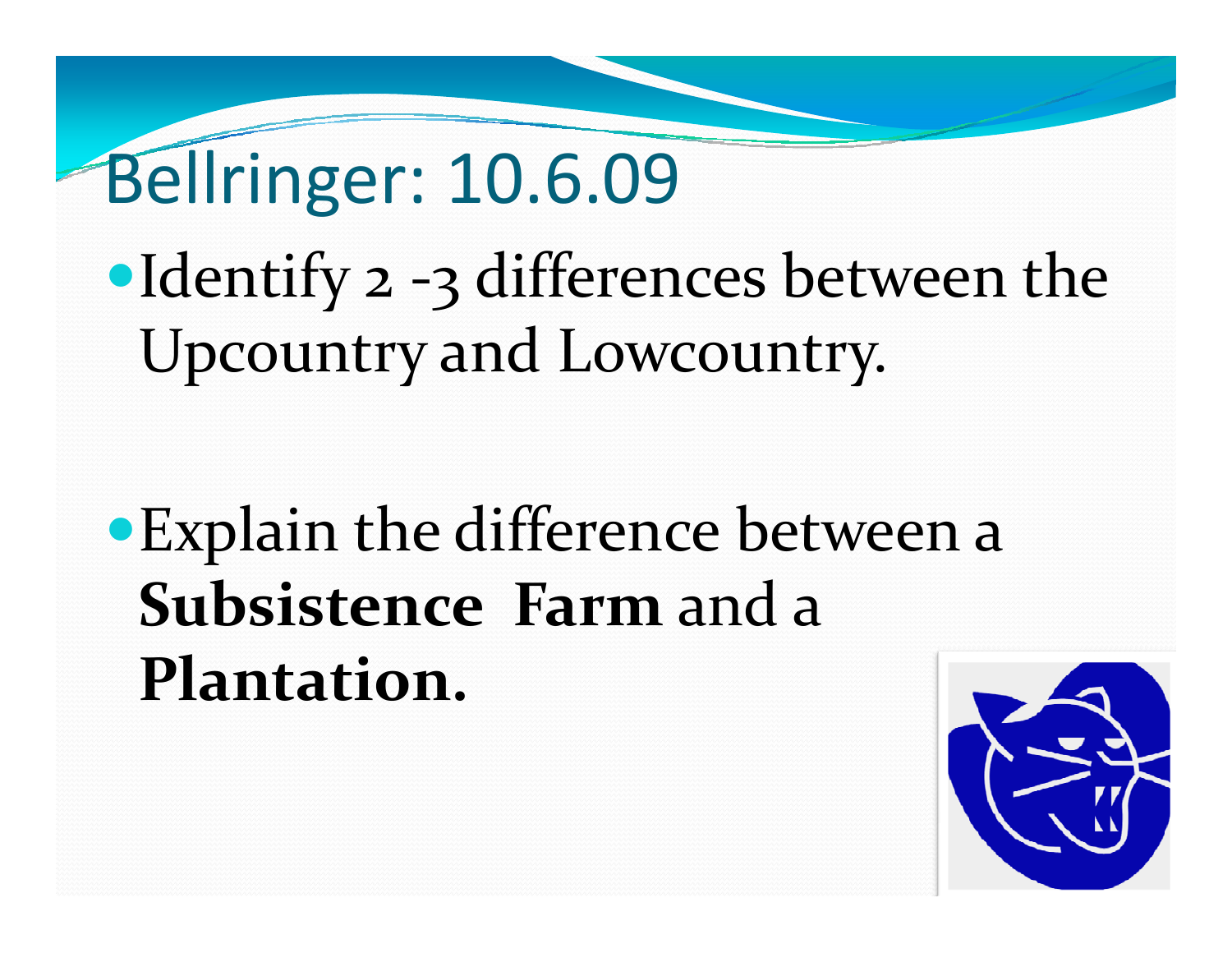# Into the Wilderness: Settling the Backcountry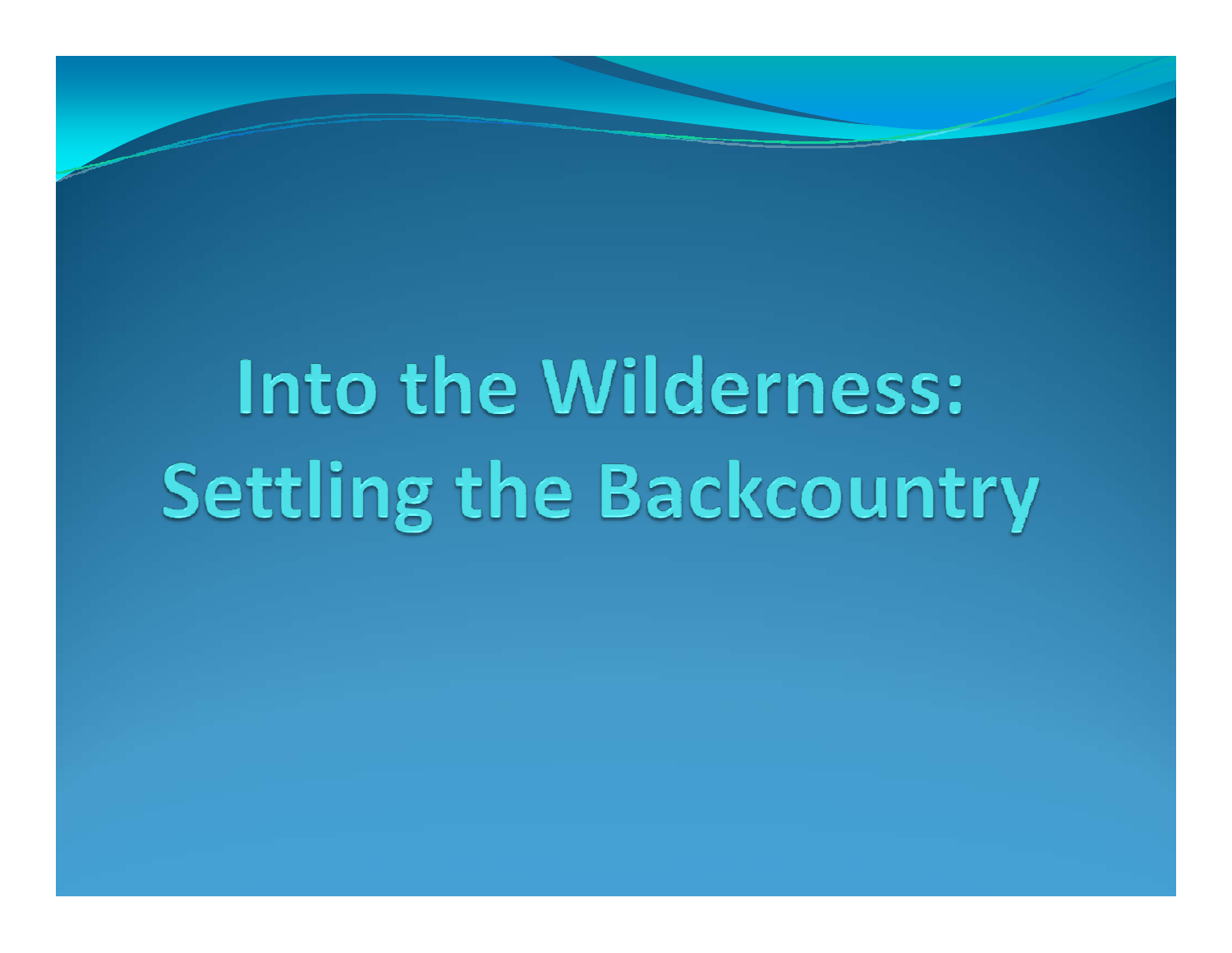#### Robert Johnson Township Plan of 1730:

- Created to attract new settlers to the Upcountry and provided defense for SC.
	- Each was 20,000 acres and 6 square miles.
- Made Upcountry safer + brought more wealth to SC colony.
- Even with townships, living was dangerous and difficult in the Backcountry region.
	- Upcountry was susceptible to Indian attack + all official business took place in *Charles Town*, miles away.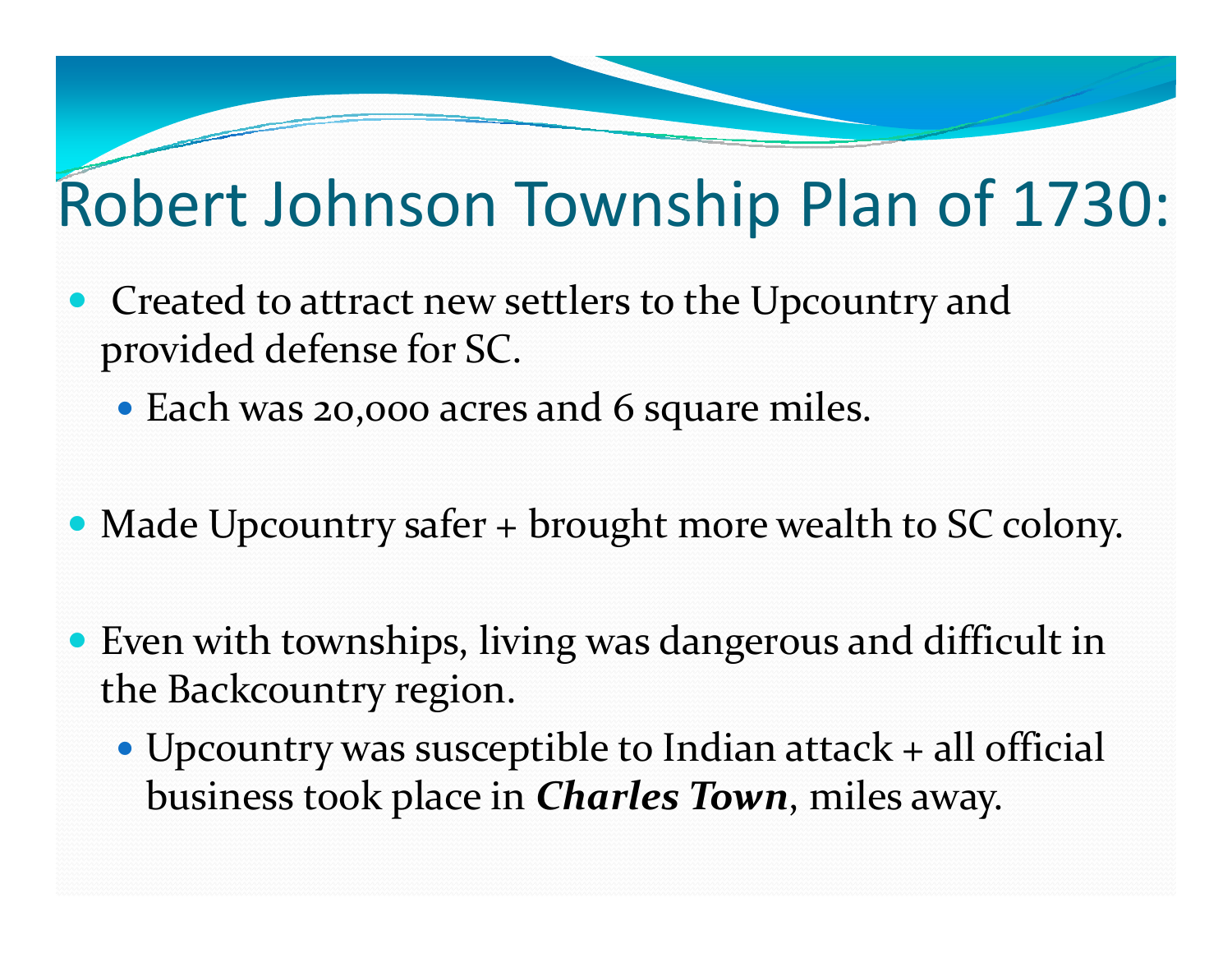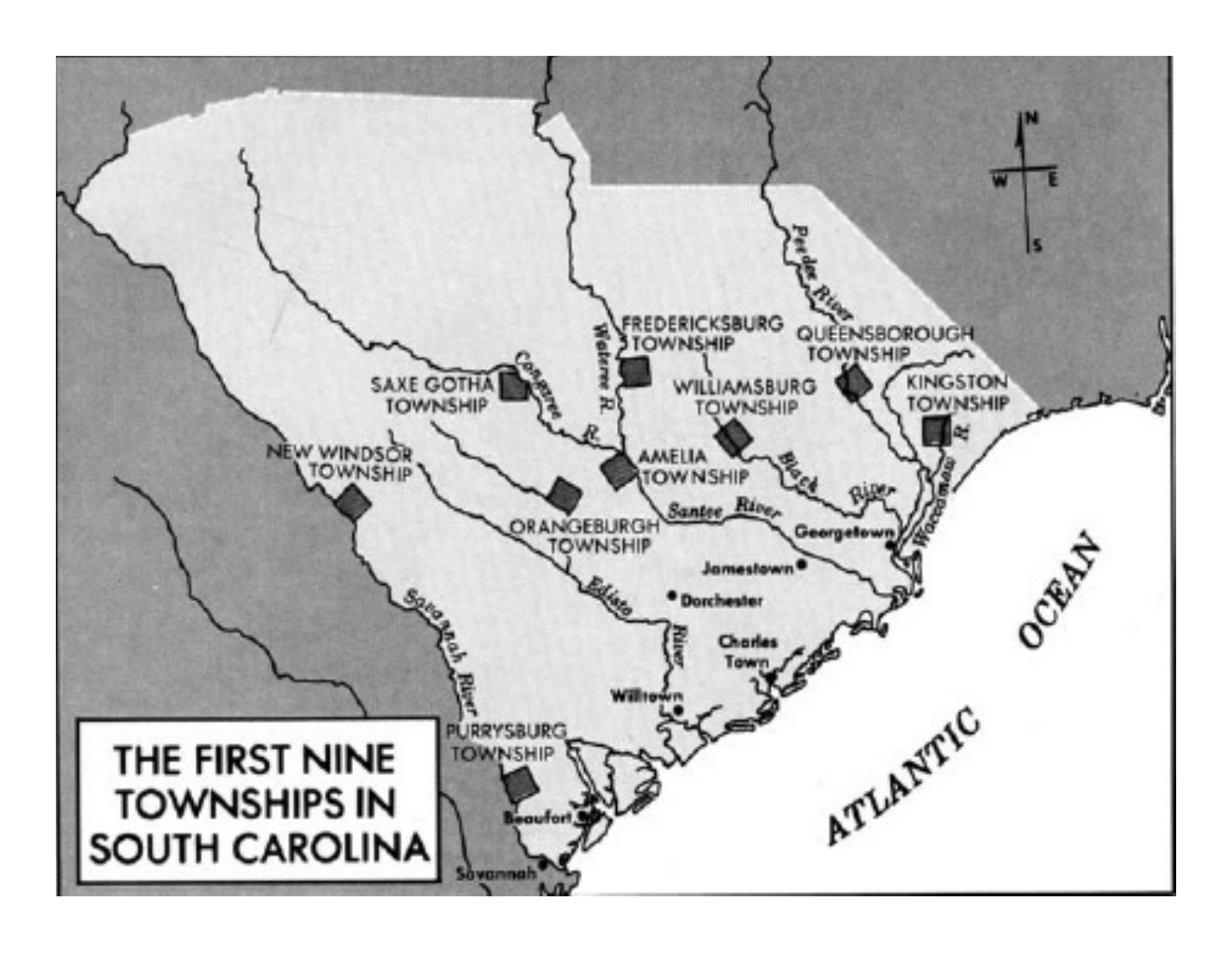# Into the Wild Activity:

- Robert Johnson has just organized the Township Plan to open up the Backcountry to new South Carolina settlers. You and your partner are desperate and unsuspecting settlers that need cheap property to start <sup>a</sup> new life.
- You must first decide on a location and mark off a plot of land in the colony to settle, and then make <sup>a</sup> treacherous journey across <sup>a</sup> wilderness much more dangerous than you ever imagined!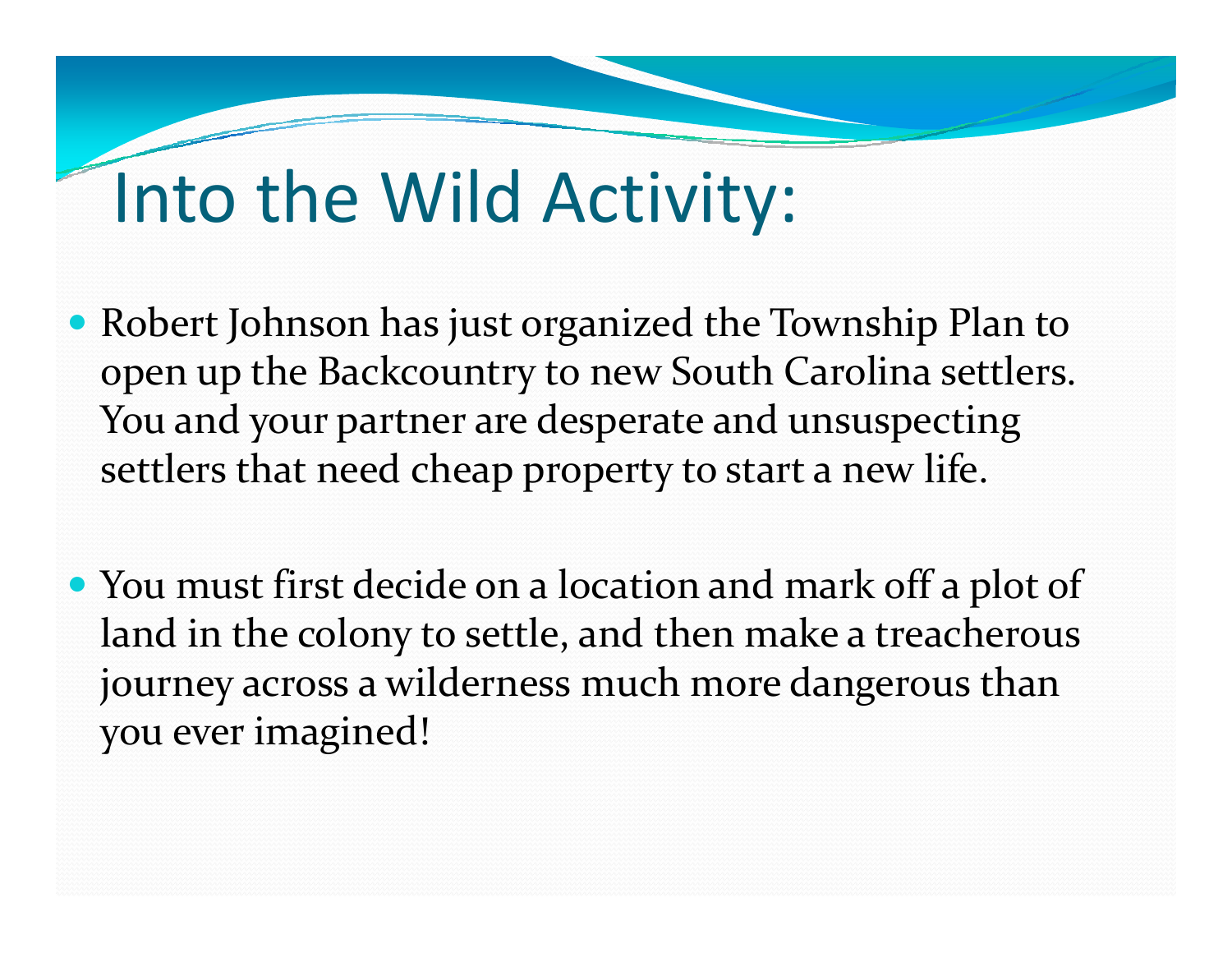## Activity #1:

- Draw the path of your journey from the coast to the Upcountry and provide an explanation for your selection for the location of the settlement.
- Next, draw out a small Plat of land and describe your settlement and the surrounding environment.